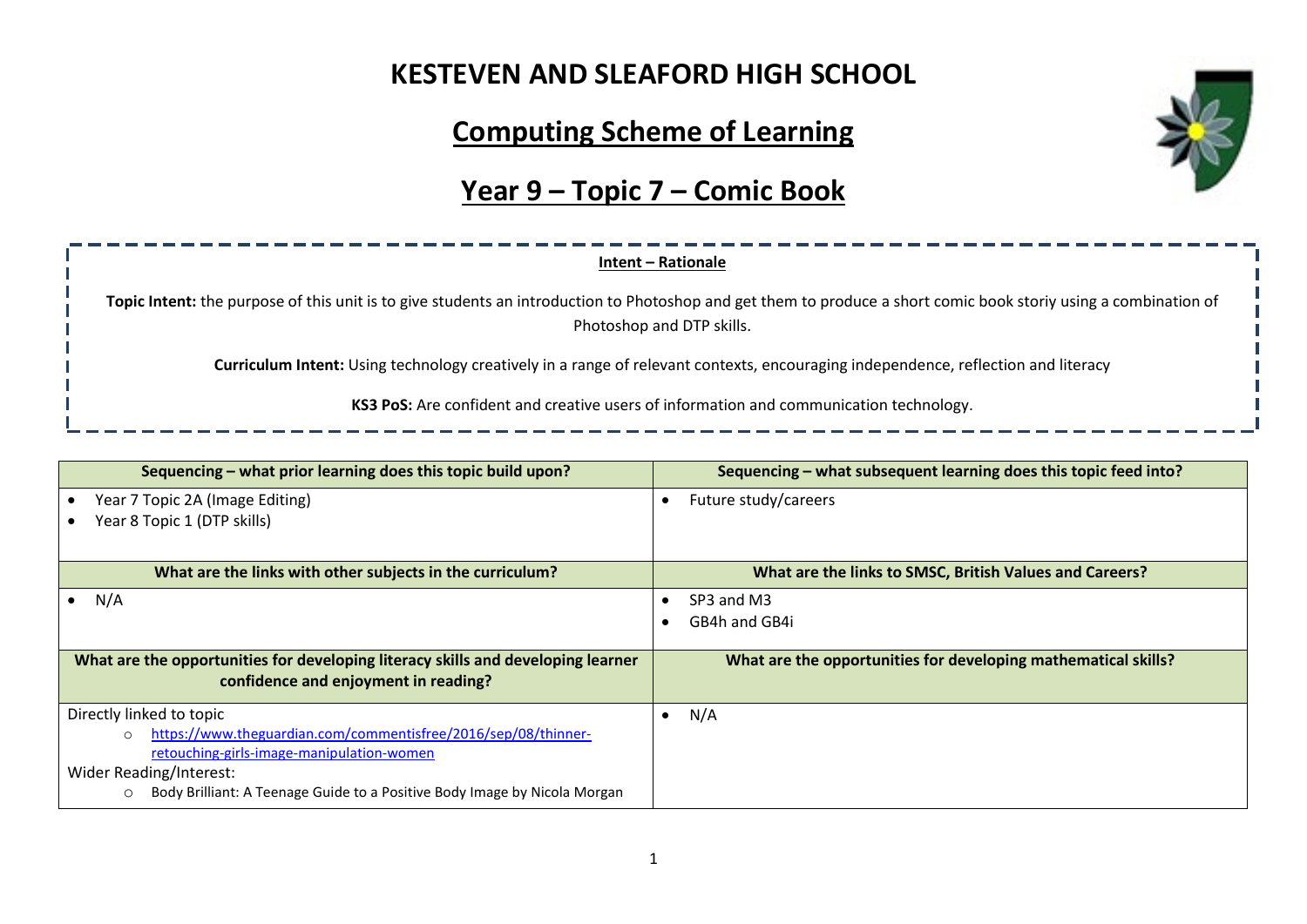### **KESTEVEN AND SLEAFORD HIGH SCHOOL**

# **Computing Scheme of Learning**

# **Year 9 – Topic 7 – Comic Book**

#### **Intent – Concepts**

#### **What knowledge will students gain and what skills will they develop as a consequence of this topic? Know** • Understand the role (and potential misuse) of Photoshop in modern media, and how it can be used to present a fake reality that might negatively affects readers • Understand some of the basic editing techniques that Photoshop provides, including cropping, blemish removal, colour correction and filters. • Understand how to combine content from several sources to produce a publication that is adheres to standard conventions for a comic book and is suitable for audience & purpose **Apply** • Be able to describe and recognise some of the image editing techniques that are routinely used in modern media • Be able to apply image editing techniques, including cropping, filtering, merging, in Photoshop • Produce a comic book using skills in a range of applications, including Photoshop & MS Office **Extend** • Investigate more advanced image editing tools in Photoshop, including masks and custom filters. **What subject specific language will be used and developed in this topic? What opportunities are available for assessing the progress of students?** • *Photoshopping: digital manipulation of an image* • *Cropping: removing unwanted parts of an image* • *Colour correction: adjusting RGB/Hue values for artistic/stylistic purposes* • *Image Filters algorithms that affect the appearance of an image* • Classwork with self, peer and teacher assessment